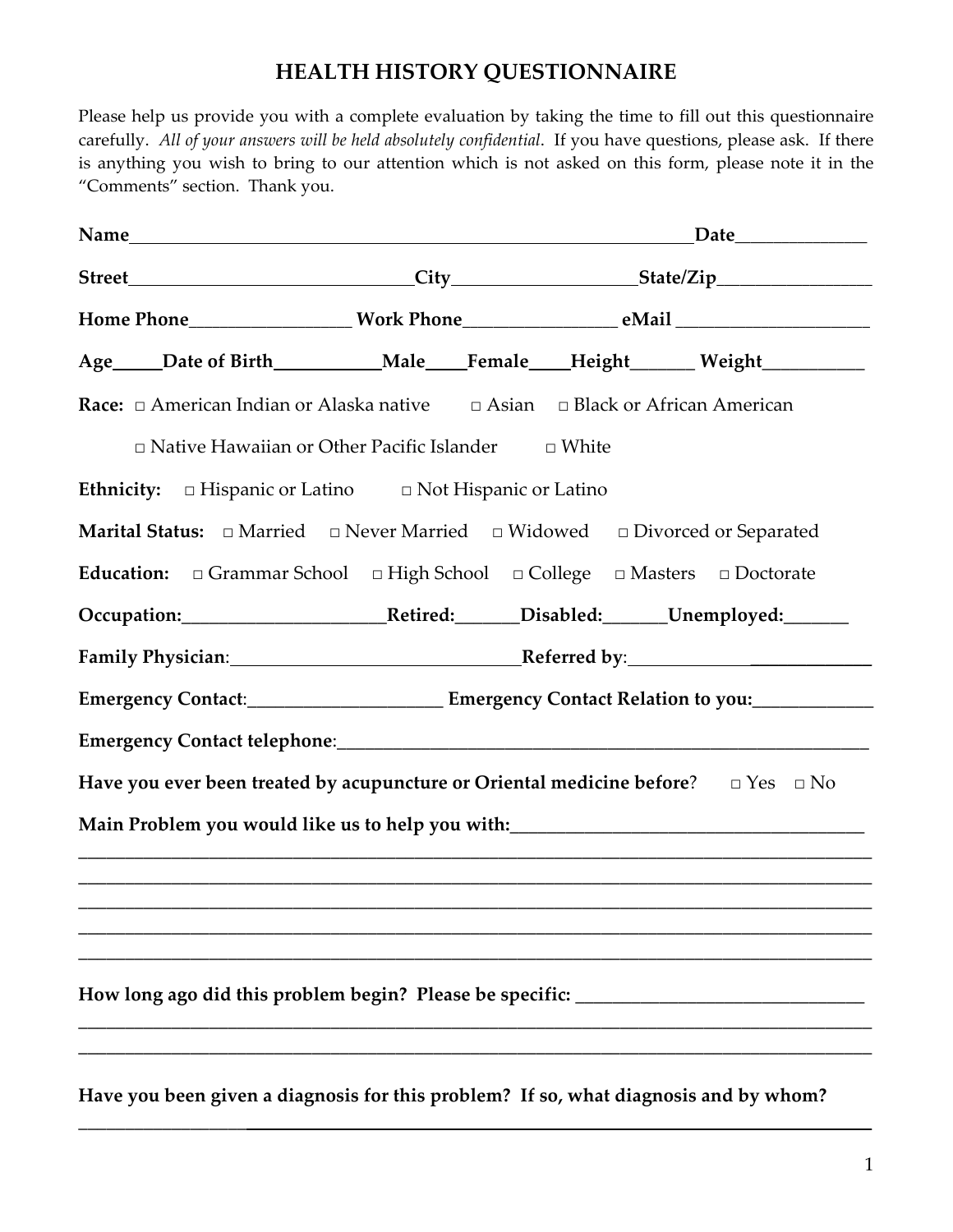**What other kinds of treatment have you tried? □ Western Medicine □ Acupuncture <b>** Herbs □ Massage □ Physical Therapy □ Chiropractor □ Reiki □ Homeopathy **Ƞȱ**Other:\_\_\_\_\_\_\_\_\_\_\_\_\_\_\_\_\_\_\_\_\_\_\_\_\_\_\_\_\_\_\_\_\_\_\_\_\_\_\_\_\_\_\_\_\_\_\_\_\_\_\_\_\_\_\_\_\_\_\_\_\_\_\_\_\_\_\_\_\_\_\_\_ȱȱȱȱ

**How confident are you that you can resolve the symptoms of your main complaint with acupuncture and Chinese herbal medicine?** 

**Ƞȱ**Not confidentȱȱȱȱ**Ƞȱ**Slightly confidentȱȱȱ**Ƞ** Moderately confidentȱȱȱ**Ƞ** Confidentȱȱȱ**Ƞȱ**Very confident

**\_\_\_\_\_\_\_\_\_\_\_\_\_\_\_\_\_\_\_\_\_\_\_\_\_\_\_\_\_\_\_\_\_\_\_\_\_\_\_\_\_\_\_\_\_\_\_\_\_\_\_\_\_\_\_\_\_\_\_\_\_\_\_\_\_\_\_\_\_\_\_\_\_\_\_\_\_\_\_\_\_\_\_\_\_ \_\_\_\_\_\_\_\_\_\_\_\_\_\_\_\_\_\_\_\_\_\_\_\_\_\_\_\_\_\_\_\_\_\_\_\_\_\_\_\_\_\_\_\_\_\_\_\_\_\_\_\_\_\_\_\_\_\_\_\_\_\_\_\_\_\_\_\_\_\_\_\_\_\_\_\_\_\_\_\_\_\_\_\_\_**

**Secondary Complaints you would like us to help you with:\_\_\_\_\_\_\_\_\_\_\_\_\_\_\_\_\_\_\_\_\_\_\_\_\_\_\_\_\_\_\_**

| Past Personal Medical History of Significant Illnesses: $\Box$ Asthma $\Box$ Allergies $\Box$ Diabetes          |
|-----------------------------------------------------------------------------------------------------------------|
| $\Box$ Cancer $\Box$ Stroke<br>$\Box$ Heart disease $\Box$ High Blood Pressure $\Box$ Seizures $\Box$ Hepatitis |
| □ Rheumatic Fever □ Thyroid disease □ Venereal disease Other: □                                                 |
| Hospitalizations/Surgeries (including dates):___________________________________                                |
|                                                                                                                 |
|                                                                                                                 |
| <b>Family Medical History:</b> (check all that are applicable) $\Box$ Asthma $\Box$ Allergies $\Box$ Diabetes   |
| $\Box$ Cancer $\Box$ Stroke $\Box$ Heart disease $\Box$ High Blood Pressure $\Box$ Seizures $\Box$ Thyroid      |
| $\Box$ Hepatitis $\Box$ Rheumatic Fever $\Box$ Thyroid disease $\Box$ Venereal disease Other:                   |
| Medicines taken within the last two months (vitamins, drugs, herbs, etc.): _____________                        |
| Are there any areas of your life that you find stressful? Please describe:                                      |

**Do you have a regular exercise program**?ȱȱȱȱȠȱNoȱȱȱȠȱYesȱȱȱIf yes, please describe:\_\_\_\_\_\_\_\_\_\_\_\_\_\_

\_\_\_\_\_\_\_\_\_\_\_\_\_\_\_\_\_\_\_\_\_\_\_\_\_\_\_\_\_\_\_\_\_\_\_\_\_\_\_\_\_\_\_\_\_\_\_\_\_\_\_\_\_\_\_\_\_\_\_\_\_\_\_\_\_\_\_\_\_\_\_\_\_\_\_\_\_\_\_\_\_\_\_\_\_

\_\_\_\_\_\_\_\_\_\_\_\_\_\_\_\_\_\_\_\_\_\_\_\_\_\_\_\_\_\_\_\_\_\_\_\_\_\_\_\_\_\_\_\_\_\_\_\_\_\_\_\_\_\_\_\_\_\_\_\_\_\_\_\_\_\_\_\_\_\_\_\_\_\_\_\_\_\_\_\_\_\_\_\_\_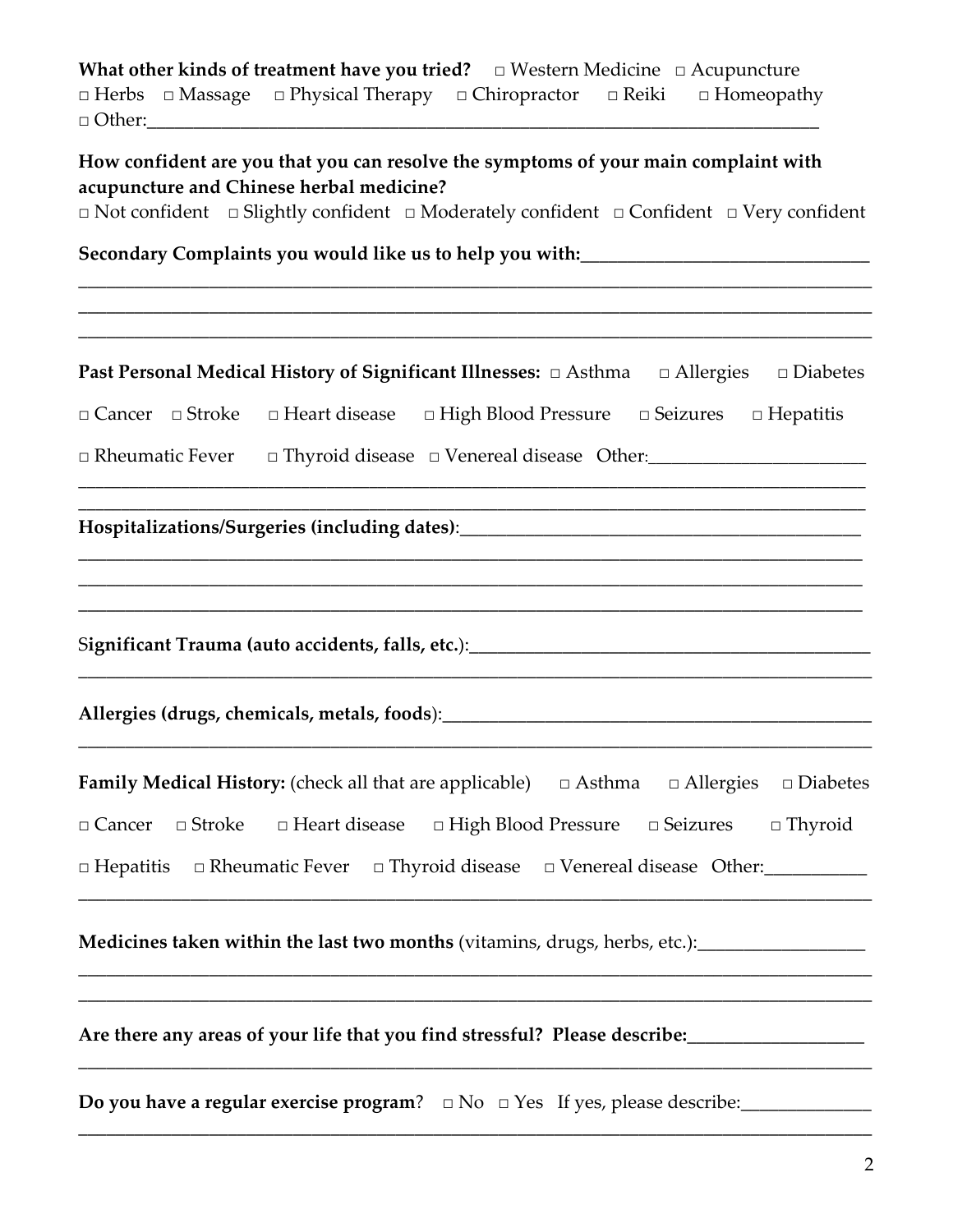**Do you follow any type of special diet (e.g. vegetarian, vegan, medical related, or other)? ȱȱȠȱȱNoȱȱȱȱȱȠȱYesȱȱȱȱIf Yes, what type of diet? \_\_\_\_\_\_\_\_\_\_\_\_\_\_\_\_\_\_\_\_\_\_\_\_\_\_\_\_\_\_\_\_\_\_\_\_\_\_\_\_\_\_\_\_\_\_ȱȱȱȱȱȱ**

| Describe your average daily diet:                                                              |
|------------------------------------------------------------------------------------------------|
|                                                                                                |
|                                                                                                |
|                                                                                                |
| Do you smoke? $\Box$ No $\Box$ Yes If Yes, how many cigarettes or cigars per day? ____________ |
| How many cups of caffeinated coffee, tea, or cola do you drink per week?                       |
|                                                                                                |
| How many alcoholic beverages do you drink per week?_____________________________               |
| Please describe any use of drugs for non-medical purposes:_____________________________        |
|                                                                                                |

**\_\_\_\_\_\_\_\_\_\_\_\_\_\_\_\_\_\_\_\_\_\_\_\_\_\_\_\_\_\_\_\_\_\_\_\_\_\_\_\_\_\_\_\_\_\_\_\_\_\_\_\_\_\_\_\_\_\_\_\_\_\_\_\_\_\_\_\_\_\_\_\_\_\_\_\_\_\_\_\_\_\_\_\_**

**Please indicate any painful or distressed body areas by circling the particular area:**ȱȱ ȱ



#### **Please check if you have had any of the following, particularly if in the last three months:**

#### **GENERAL:**

- 
- **□** Poor sleeping □ Night sweats □ Weight loss □ Cravings
	-
- □ Sudden energy drop, if so what time of day?
- **□** Bleed or bruise easily □ Peculiar tastes or smells
- **□** Fevers □ Chills □ Fatigue Sweat easily
	-
- **□** Weight gain □ Change in appetite □ Strong thirst for: □ Hot drinks □ Cold drinks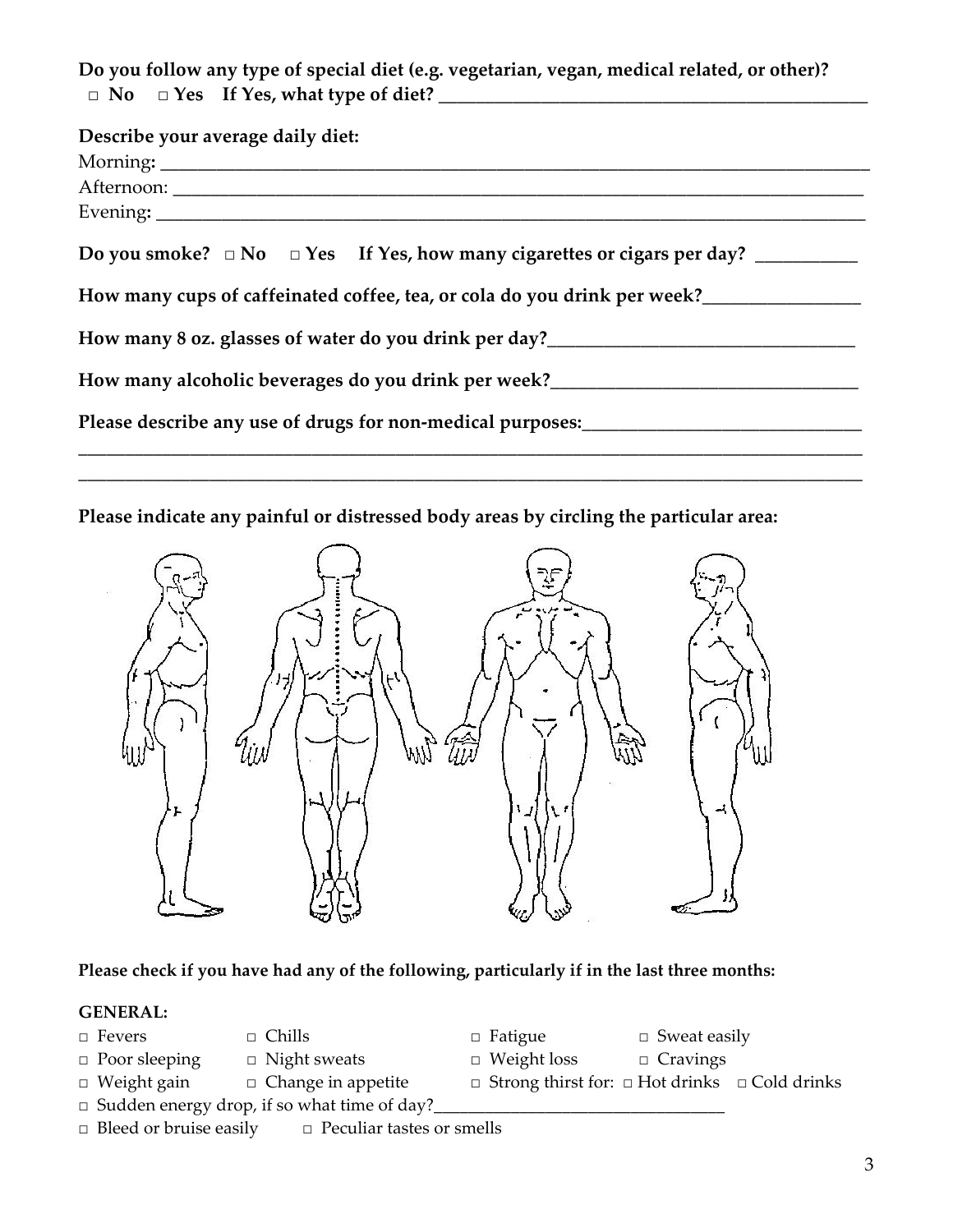## **SKIN & HAIR: Ƞȱȱ**Rashesȱ ȱ **Ƞ**ȱȱUlcerationsȱȱ ȱ **Ƞȱȱ**Hivesȱ ȱ **Ƞ**ȱȱItching **Ƞ**ȱȱEczemaȱ ȱ **Ƞ**ȱȱPimplesȱȱ ȱ **Ƞ**ȱȱDandruffȱ ȱ **Ƞȱ** Loss of hair **Ƞ**ȱȱRecent moles **Ƞȱȱ**Psoriasisȱȱ ȱ **Ƞȱȱ**Dermatitisȱ ȱ **Ƞȱȱ**Acne □ Change in hair or skin texture **□** Any other skin or hair problems? **HEAD, EYES, EARS, NOSE & THROAT: Ƞ**ȱȱDizzinessȱ ȱ **Ƞ**ȱȱConcussionsȱ ȱ **Ƞ**ȱȱMigrainesȱ ȱ **Ƞ**ȱȱGlasses **Ƞȱȱ**Eye strainȱ ȱ **Ƞ**ȱȱEye painȱȱ ȱ **Ƞ**ȱȱPoor visionȱ ȱ **Ƞȱȱ**Night blindness **Ƞ**ȱȱColor blindness **Ƞȱȱ**Cataractsȱȱ ȱ **Ƞ**ȱȱBlurry vision **Ƞȱȱ**Earaches **Ƞ**ȱȱRinging in ears **Ƞ**ȱȱSpots in front of eyes **Ƞȱȱ**Poor hearing **Ƞȱȱ**Sinus problems ȠȱȱNose bleeds **Ƞ**ȱȱRecurrent sore throats **Ƞȱȱ**Grinding teeth **Ƞȱȱ**Clenching jaw **Ƞ**ȱȱFacial painȱ ȱ **Ƞ**ȱȱSores on lips or tongue **Ƞ**ȱȱTeeth problems **Ƞȱȱ**Jaw clicks □ Headaches, where and when? **Ƞȱȱ**Any other head or neck problems?\_\_\_\_\_\_\_\_\_\_\_\_\_\_\_\_\_\_\_\_\_\_\_\_\_\_\_\_\_\_\_\_\_\_\_\_\_\_\_\_\_\_\_\_\_\_\_\_\_ **CARDIOVASCULAR: Ƞȱ** High blood pressure **Ƞ**ȱȱLow blood pressure **Ƞȱ**Chest painȱ ȱ **Ƞ**ȱȱFainting **□** Irregular heart beat □ Difficulty in breathing □ Blood clots □ Phlebitis **□** Cold hands or feet □ Swelling of hands □ Swelling of feet **□** Varicose or spider veins □ Palpitations □ □ Palpitations at rest **Ƞ**ȱȱAny other heart of blood vessel problems?\_\_\_\_\_\_\_\_\_\_\_\_\_\_\_\_\_\_\_\_\_\_\_\_\_\_\_\_\_\_\_\_\_\_\_\_\_\_\_\_\_\_ **RESPIRATORY: □** Coughing blood □ Asthma □ Bronchitis **□** Pneumonia □ Pain with deep breath □ Chest tightness  $\Box$  Difficulty breathing when lying down □ Phlegm production, what color? **GASTROINTESTINAL:** ȠȱȱNauseaȱ ȱ ȠȱȱVomitingȱ ȱ ȠȱȱDiarrheaȱ ȱ ȠȱȱConstipation **□** Gas □ Belching □ Black stools □ Blood in stools **□** Indigestion □ Bad breath □ Rectal pain □ Hemorrhoids □ Bleeding gums □ Food stagnation □ Bloating/edema □ Acid reflux/GERD ȠȱȱHerniaȱ ȱ ȠȱȱExcessive appetiteȱ ȠȱȱPoor appetiteȱ ȠȱȱIBS/Crohn's disease **□** Colitis □ Slow digestion □ Abdominal pain/cramps □ Chronic laxative use □ Loose stools, more than 2 per day □ Any other problem with Stomach or intestines **GENITOȬURINARY:** ȠȱȱFrequent urinationȱȱ ȠȱȱBlood in urineȱ ȱ ȠȱȱPain upon urination **□** Urgency to urinate □ Unable to hold urine □ Kidney stones

- **□** Decrease in flow □ Impotency □ Sores on genitals
- ȠȱȱAny particular color to your urine? \_\_\_\_\_\_\_\_\_\_\_\_\_\_\_\_\_\_\_\_\_\_\_\_\_\_\_\_\_\_
- -

4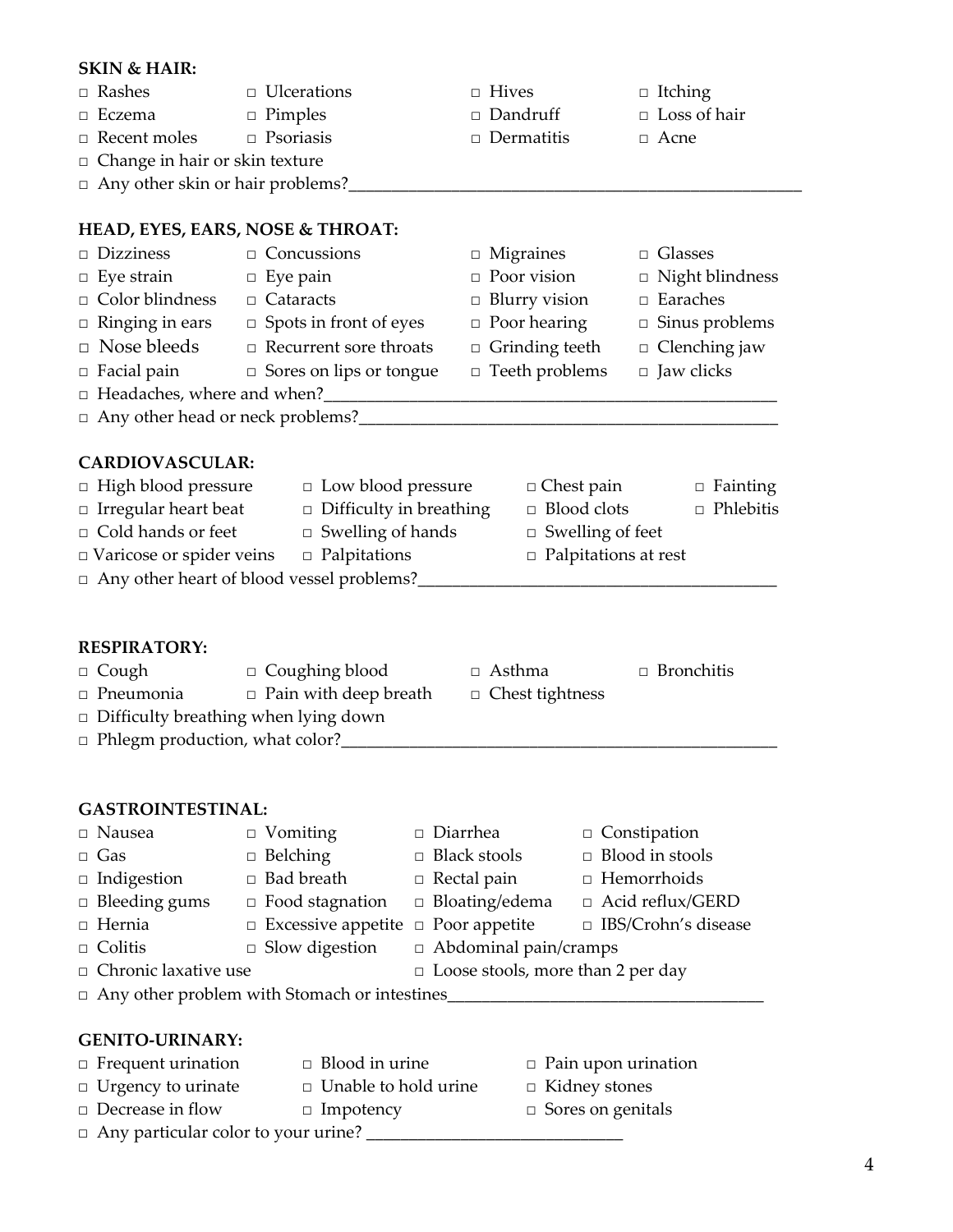|                                        | □ Any other problems with your genital or urinary systems?<br>□ 2010 2020 2020 2020 2020 2020 2021 2021 2021 2021 2021 2021 2021 2021 2021 2021 2021 2022 2021 2021 2021 20 |                                                            |                                                                                                                                                                                                                                                                                                                                                                                                                                                                                                                                                                  |                                                                                                |  |
|----------------------------------------|-----------------------------------------------------------------------------------------------------------------------------------------------------------------------------|------------------------------------------------------------|------------------------------------------------------------------------------------------------------------------------------------------------------------------------------------------------------------------------------------------------------------------------------------------------------------------------------------------------------------------------------------------------------------------------------------------------------------------------------------------------------------------------------------------------------------------|------------------------------------------------------------------------------------------------|--|
| <b>REPRODUCTIVE &amp; GYNECOLOGIC:</b> |                                                                                                                                                                             |                                                            |                                                                                                                                                                                                                                                                                                                                                                                                                                                                                                                                                                  |                                                                                                |  |
| Are you pregnant?                      | $\Box$ Yes $\Box$ No                                                                                                                                                        |                                                            |                                                                                                                                                                                                                                                                                                                                                                                                                                                                                                                                                                  |                                                                                                |  |
|                                        | Is it possible that you are pregnant? $\Box$ Yes                                                                                                                            | $\Box$ No                                                  |                                                                                                                                                                                                                                                                                                                                                                                                                                                                                                                                                                  |                                                                                                |  |
|                                        |                                                                                                                                                                             |                                                            |                                                                                                                                                                                                                                                                                                                                                                                                                                                                                                                                                                  |                                                                                                |  |
|                                        |                                                                                                                                                                             |                                                            |                                                                                                                                                                                                                                                                                                                                                                                                                                                                                                                                                                  |                                                                                                |  |
|                                        | Age at first menses: ________________                                                                                                                                       |                                                            |                                                                                                                                                                                                                                                                                                                                                                                                                                                                                                                                                                  |                                                                                                |  |
|                                        | Duration of menses:                                                                                                                                                         |                                                            | $\text{Last PAP:}\n \underline{\hspace{2cm}}\n \underline{\hspace{2cm}}\n \underline{\hspace{2cm}}\n \underline{\hspace{2cm}}\n \underline{\hspace{2cm}}\n \underline{\hspace{2cm}}\n \underline{\hspace{2cm}}\n \underline{\hspace{2cm}}\n \underline{\hspace{2cm}}\n \underline{\hspace{2cm}}\n \underline{\hspace{2cm}}\n \underline{\hspace{2cm}}\n \underline{\hspace{2cm}}\n \underline{\hspace{2cm}}\n \underline{\hspace{2cm}}\n \underline{\hspace{2cm}}\n \underline{\hspace{2cm}}\n \underline{\hspace{2cm}}\n \underline{\hspace{2cm}}\n \underline$ |                                                                                                |  |
|                                        | $\Box\ \ \text{Irregular periods}\qquad \qquad \Box\ \ \text{Paintul periods}\qquad \qquad \Box\ \ \text{Clots}\qquad \qquad \Box\ \ \text{Breat lumps}$                    |                                                            |                                                                                                                                                                                                                                                                                                                                                                                                                                                                                                                                                                  |                                                                                                |  |
|                                        | □ Vaginal sores  □ Vaginal discharge  □ Vaginal dryness □ Endometriosis                                                                                                     |                                                            |                                                                                                                                                                                                                                                                                                                                                                                                                                                                                                                                                                  |                                                                                                |  |
|                                        | $\Box$ Uterine fibroids $\Box$ Polycystic Ovarian disease $\Box$ Fibrocystic breast tissue                                                                                  |                                                            |                                                                                                                                                                                                                                                                                                                                                                                                                                                                                                                                                                  |                                                                                                |  |
|                                        |                                                                                                                                                                             |                                                            |                                                                                                                                                                                                                                                                                                                                                                                                                                                                                                                                                                  |                                                                                                |  |
|                                        |                                                                                                                                                                             |                                                            |                                                                                                                                                                                                                                                                                                                                                                                                                                                                                                                                                                  | Do you practice birth control?  □ Yes  □ No  If yes, what type?  _________ How long? _________ |  |
|                                        |                                                                                                                                                                             |                                                            |                                                                                                                                                                                                                                                                                                                                                                                                                                                                                                                                                                  |                                                                                                |  |
| <b>MUSCULOSKELETAL:</b>                |                                                                                                                                                                             |                                                            |                                                                                                                                                                                                                                                                                                                                                                                                                                                                                                                                                                  |                                                                                                |  |
|                                        | □ Neck pain     □ Rotator cuff    □ Knee pain     □ Foot/ankle pain                                                                                                         |                                                            |                                                                                                                                                                                                                                                                                                                                                                                                                                                                                                                                                                  |                                                                                                |  |
|                                        | $\Box$ Muscle pain $\Box$ Muscle spasm $\Box$ Muscle weakness $\Box$ Shoulder pain                                                                                          |                                                            |                                                                                                                                                                                                                                                                                                                                                                                                                                                                                                                                                                  |                                                                                                |  |
|                                        | □ Hip pain     □ Sciatica      □ Bursitis                                                                                                                                   |                                                            | $\Box$ Hand/wrist pain                                                                                                                                                                                                                                                                                                                                                                                                                                                                                                                                           |                                                                                                |  |
|                                        | □ Carpal tunnel □ Sprains/strains □ Tendonitis                                                                                                                              |                                                            |                                                                                                                                                                                                                                                                                                                                                                                                                                                                                                                                                                  |                                                                                                |  |
|                                        | □ Back pain: Low_____ Middle______ Upper_____                                                                                                                               |                                                            |                                                                                                                                                                                                                                                                                                                                                                                                                                                                                                                                                                  |                                                                                                |  |
|                                        | $\Box$ Soreness/weakness of lower body (back, hip, knee, ankle, foot)                                                                                                       |                                                            |                                                                                                                                                                                                                                                                                                                                                                                                                                                                                                                                                                  |                                                                                                |  |
|                                        | NEUROLOGICAL & PSYCHOLOGICAL:                                                                                                                                               |                                                            |                                                                                                                                                                                                                                                                                                                                                                                                                                                                                                                                                                  |                                                                                                |  |
|                                        | $\Box$ Seizures $\Box$ Dizziness $\Box$ Loss of balance $\Box$ Areas of numbness                                                                                            |                                                            |                                                                                                                                                                                                                                                                                                                                                                                                                                                                                                                                                                  |                                                                                                |  |
|                                        | $\Box$ Poor memory $\Box$ Concussion $\Box$ Poor coordination $\Box$ Bad temper                                                                                             |                                                            |                                                                                                                                                                                                                                                                                                                                                                                                                                                                                                                                                                  |                                                                                                |  |
|                                        | $\Box$ Anxiety $\Box$ Depression $\Box$ Easily susceptible to stress                                                                                                        |                                                            |                                                                                                                                                                                                                                                                                                                                                                                                                                                                                                                                                                  |                                                                                                |  |
|                                        |                                                                                                                                                                             | $\Box$ Nervousness $\Box$ ADD/ADHD $\Box$ Manic depression |                                                                                                                                                                                                                                                                                                                                                                                                                                                                                                                                                                  |                                                                                                |  |
|                                        | Have you ever been treated for emotional problems? $\Box$ Yes $\Box$ No                                                                                                     |                                                            |                                                                                                                                                                                                                                                                                                                                                                                                                                                                                                                                                                  |                                                                                                |  |
|                                        | Have you ever considered or attempted suicide?<br>$\square$ Yes $\square$ No                                                                                                |                                                            |                                                                                                                                                                                                                                                                                                                                                                                                                                                                                                                                                                  |                                                                                                |  |

Any other neurological or psychological problems?\_\_\_\_\_\_\_\_\_\_\_\_\_\_\_\_\_\_\_\_\_\_\_\_\_\_\_\_\_\_\_\_\_\_\_\_\_\_\_\_\_\_\_\_\_\_\_

\_\_\_\_\_\_\_\_\_\_\_\_\_\_\_\_\_\_\_\_\_\_\_\_\_\_\_\_\_\_\_\_\_\_\_\_\_\_\_\_\_\_\_\_\_\_\_\_\_\_\_\_\_\_\_\_\_\_\_\_\_\_\_\_\_\_\_\_\_\_\_\_\_\_\_\_\_\_\_\_\_\_\_\_\_ \_\_\_\_\_\_\_\_\_\_\_\_\_\_\_\_\_\_\_\_\_\_\_\_\_\_\_\_\_\_\_\_\_\_\_\_\_\_\_\_\_\_\_\_\_\_\_\_\_\_\_\_\_\_\_\_\_\_\_\_\_\_\_\_\_\_\_\_\_\_\_\_\_\_\_\_\_\_\_\_\_\_\_\_\_ \_\_\_\_\_\_\_\_\_\_\_\_\_\_\_\_\_\_\_\_\_\_\_\_\_\_\_\_\_\_\_\_\_\_\_\_\_\_\_\_\_\_\_\_\_\_\_\_\_\_\_\_\_\_\_\_\_\_\_\_\_\_\_\_\_\_\_\_\_\_\_\_\_\_\_\_\_\_\_\_\_\_\_\_\_ \_\_\_\_\_\_\_\_\_\_\_\_\_\_\_\_\_\_\_\_\_\_\_\_\_\_\_\_\_\_\_\_\_\_\_\_\_\_\_\_\_\_\_\_\_\_\_\_\_\_\_\_\_\_\_\_\_\_\_\_\_\_\_\_\_\_\_\_\_\_\_\_\_\_\_\_\_\_\_\_\_\_\_\_\_ \_\_\_\_\_\_\_\_\_\_\_\_\_\_\_\_\_\_\_\_\_\_\_\_\_\_\_\_\_\_\_\_\_\_\_\_\_\_\_\_\_\_\_\_\_\_\_\_\_\_\_\_\_\_\_\_\_\_\_\_\_\_\_\_\_\_\_\_\_\_\_\_\_\_\_\_\_\_\_\_\_\_\_\_\_ \_\_\_\_\_\_\_\_\_\_\_\_\_\_\_\_\_\_\_\_\_\_\_\_\_\_\_\_\_\_\_\_\_\_\_\_\_\_\_\_\_\_\_\_\_\_\_\_\_\_\_\_\_\_\_\_\_\_\_\_\_\_\_\_\_\_\_\_\_\_\_\_\_\_\_\_\_\_\_\_\_\_\_\_\_

\_\_\_\_\_\_\_\_\_\_\_\_\_\_\_\_\_\_\_\_\_\_\_\_\_\_\_\_\_\_\_\_\_\_\_\_\_\_\_\_\_\_\_\_\_\_\_\_\_\_\_\_\_\_\_\_\_\_\_\_\_\_\_\_\_\_\_\_\_\_\_\_\_\_\_\_\_\_\_\_\_\_\_\_\_

**COMMENTS**:ȱȱ*Please tell us briefly of any other problems you would like to discuss.*

\_\_\_\_\_\_\_\_\_\_\_\_\_\_\_\_\_\_\_\_\_\_\_\_\_\_\_\_\_\_\_\_\_\_\_\_\_\_\_\_\_\_\_\_\_\_\_\_\_\_\_\_\_\_\_\_\_\_\_\_\_\_\_\_\_\_\_\_\_\_\_\_\_\_\_\_\_\_\_\_\_\_\_\_\_\_\_\_\_\_\_\_